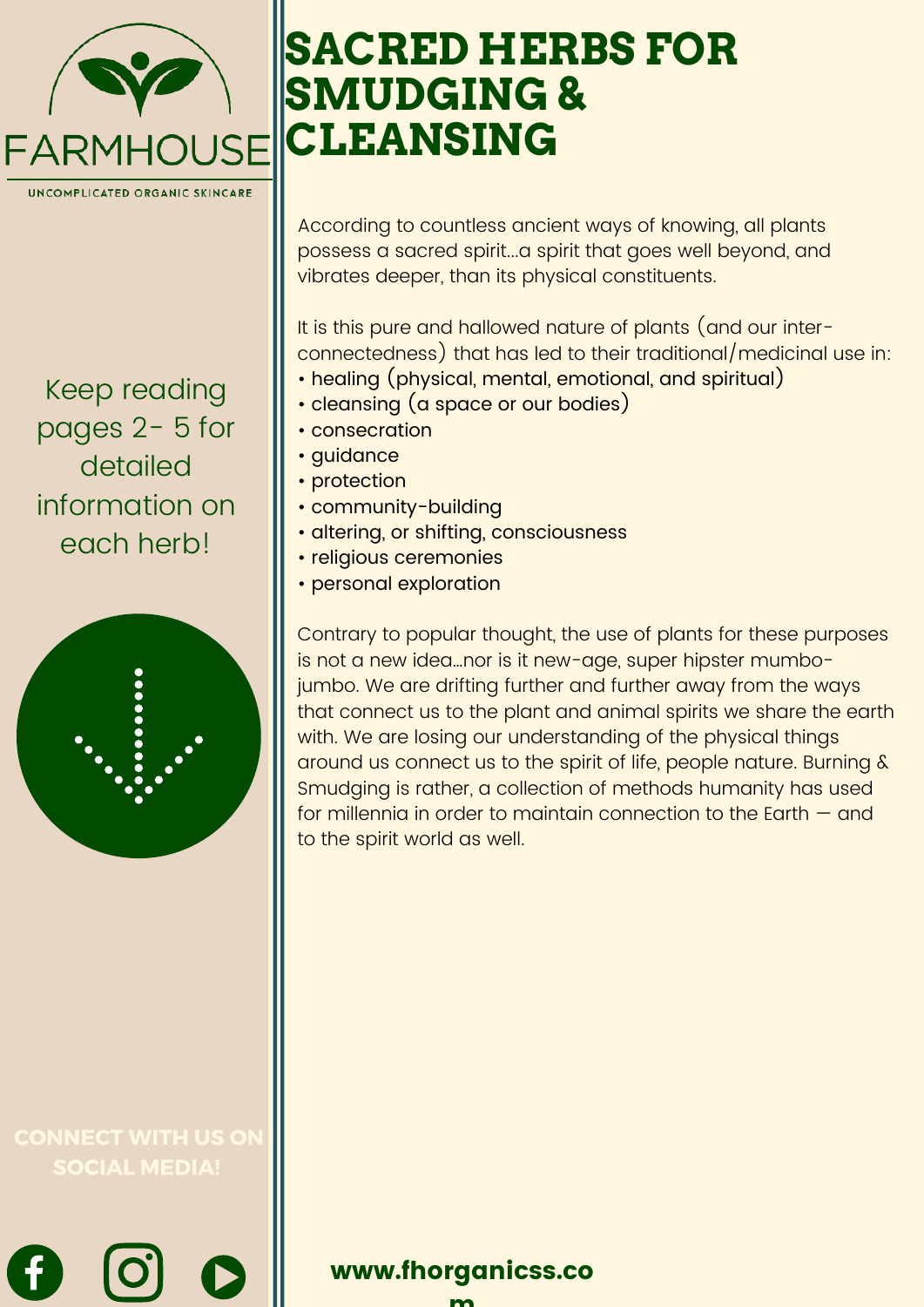### Sage (Salvia spp.)

The best known ceremonial smudge plant is sage. Some claim it can change the mood and energy of a room so it is commonly burned after a fight or when someone is upset. It is also used for meditation, cleansing, and purification. Sage isn't just known for being an antibacterial, the smoke from sage to use to cleanse, bless and heal, remove negativity from an object or person being cleansed. Sage is unique because of the many different types and scents …From White Sage, Common Sage to Desert Sage and for those who may dislike the scent of White Sage, Desert and Loaded sage mixes are the best alternative for the hints of woody and sweet scents which is for cleansing, balance, strengthening. Sage with many other Herbs as well, which simply adds the additional benefits to your normal smudging/cleansing routine. There are many herbs for smudging. The essence of these herbs goes beyond the obvious use of these plants and vibrates deeper than its physical benefits and constituents. The pure nature of plants has led to people loving them for their traditional/medical use in smudging and cleansing. Named the best herb for protection and purification during smudging. White Sage is known for its antibacterial properties as well as the traditional value, used by Native Americans for centuries for clearing negative energies of spaces, people or objects.

### Juniper (Juniperus monosperma)

In some places Juniper was burned for ritual purification of temples, and to avoid illness during plague outbreaks. In modern times it is used to invigorate the mind and body when tired.

# Cedar (Thuja spp.)

Cedar is a medicine of protection. Cedar trees are very old, wise and powerful spirits. Cedar is used as a name for a number of different genuses of trees and shrubs. The primary ones are Cedrus, Thuja, Libdocedrus and Juniperus. The Junipers are not truly Cedars (scientifically) but are used as such by many people. Keep in mind that these scientific names have little meaning to the people using them as medicine in traditional ways. Cedar is known to be used commonly for beginners, it's also known to be used commonly along with white sage. Cedar is a very slow burning and perfect for full smudge rituals as well. Traditionally, Cedar has been used simply for Renewal and Protection and grounding. In many cultures cedar is a sacred plant. People have used it to drive out negative energy, bring in good influences, and even to bless a new house when people are moving in.

### Lavender (Lavendula angustifolia)

The dried flower buds of lavender release a light, refreshing scent when burned. They have been used to bring peace, restful sleep, and happiness. You may like to burn lavender to combat insomnia, depression, grief, sorrow and anxiety. Lavender is known to help encourage a restful night's sleep as well as peace of mind, relaxation and happiness. Lavender is unique cleansing tool, actually, when you burn lavender petals along with the stems, the lavender scent is simply increased as it burns, It's a lovely scented combination with Blue Or Desert sage.

### Rosemary (Rosmarinus officinalis)

Rosemary is known to to be soothing and encourages a sense of peace within your environment. Rosemary also removes negative energy from places and spaces because of this, Rosemary is known to be added into a mix with Sage Bundles.

# www.fhorganicss.co

**man**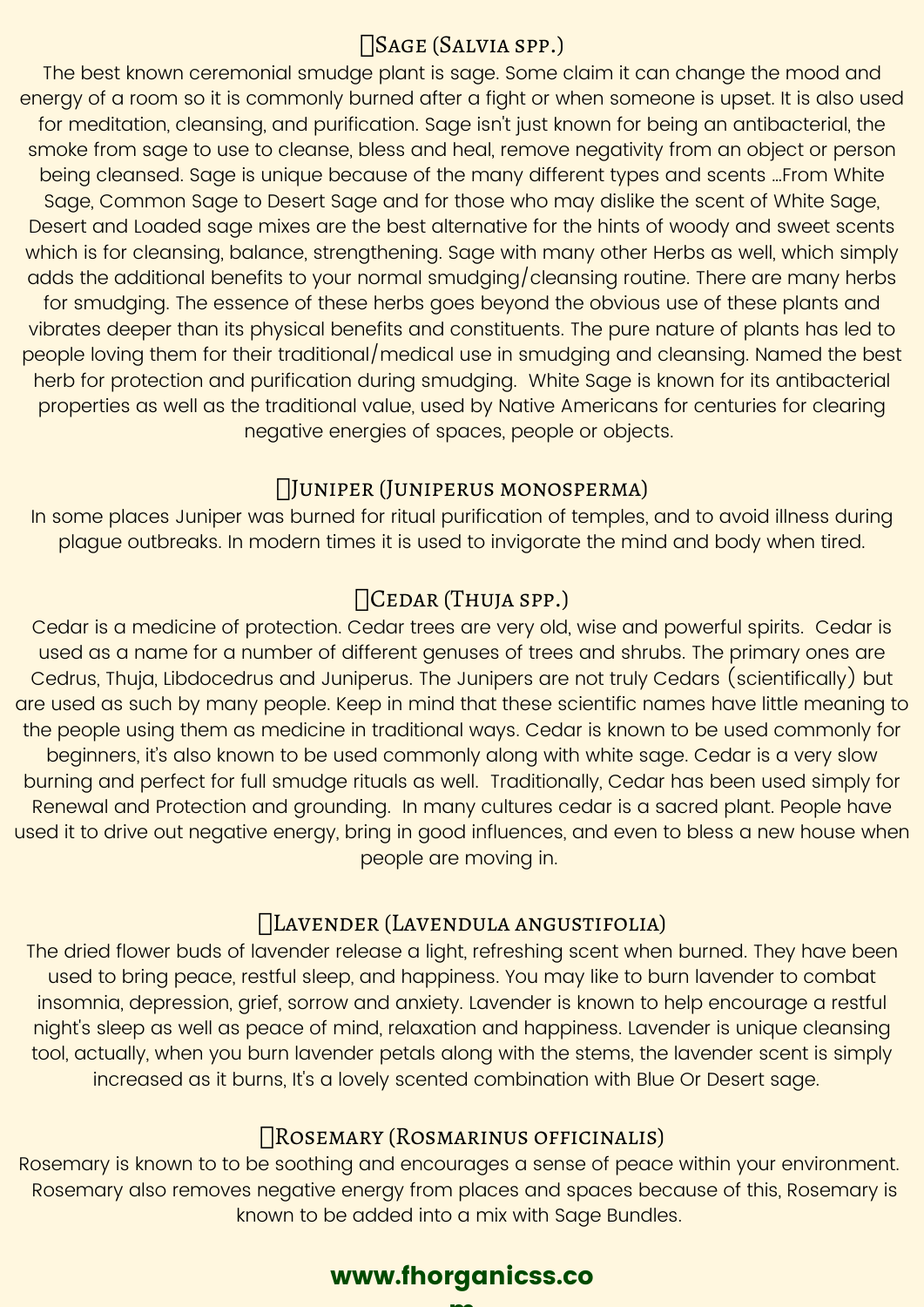#### Mugwort (Artemisia vulgaris)

Used traditionally to cleanse energies and get rid of negativity, mugwort also has a reputation for stimulating dreams. Therefore, many burn it before bedtime. The herb brings clarity deepens intuitive abilities as well as removes the unwanted energy.

### Myrrh (Commiphora myrrha)

Myrrh is a bit more common, you may find it in your toothpaste these days, and is a resin from a nearly leafless middle eastern shrub. Ancient Egyptians used it for healing and to embalm bodies. These days many use it for meditation, spirituality, happiness, transformation, strength, confidence, and stability. The resin Myrrh is mentioned in religious context For Christians, Muslims and Jewish context, This resin is known for enlightenment, healing, and grounding. The Oil and Resin alike is known for having a familiar earthy scent.

### Frankincense (Boswellia spp.)

Frankincense is the dried resin of the African olibanum tree. You may have heard about it at Christmas-time with myrrh and gold. It has a long history of association with meditation, healing, cleansing, and protecting the soul. At one time, frankincense was more valuable than gold, Also mentioned in holy text, the frankincense is used to cleanse and Its benefits when used for smudging include reducing stress, easing tension and reduces headaches. This tree resin is considered to cleanse and protect the soul.

### Copal (Protium copal)

This is tree sap from Mexico that is similar to Frankincense. When burned it has a crisp, clean, sharp scent that is almost citrus-like. Copal is sacred to the native peoples of Mexico, as it is a gift 'pleasing to the gods.' Because copal is the blood of trees, it is offered to honor the enormous gift given to us by all of the tree people of our planet. Burning Copal is best done on Charcoal Tablets.

# Bayberry (Myrica pensylvanica)

Bayberry is another plant we associate with Christmas. The wax from the bayberry shrub releases a delicious smell when burnt.

#### Sweetgrass (Hierochloe odorata)

This is one of the most sacred plants of the Native Americans. Sweetgrass is the grass that you find braided at the store. When burnt it is sweet and light. Burning sweetgrass often follows burning sage. Also called Seneca grass, holy grass and vanilla grass. This very special herb's sweet vanillalike scent is the breath of the Earth mother, bringing the blessing of Mother Earth's love. Sweetgrass is burned to remind us of essence of the feminine and that the earth provides us with everything we need. Sweetgrass can also be be unbraided or trimmed with a scissors into small pieces and sprinkled on hot Charcoal Tablets. Allow the sacred smoke that follows to wash over the subject of the blessing. The sacredness of the sweetgrass herb then sustains the smudging process. Use a smudging feather if you need to douse the flame or promote more smoke.

# www.fhorganicss.co

m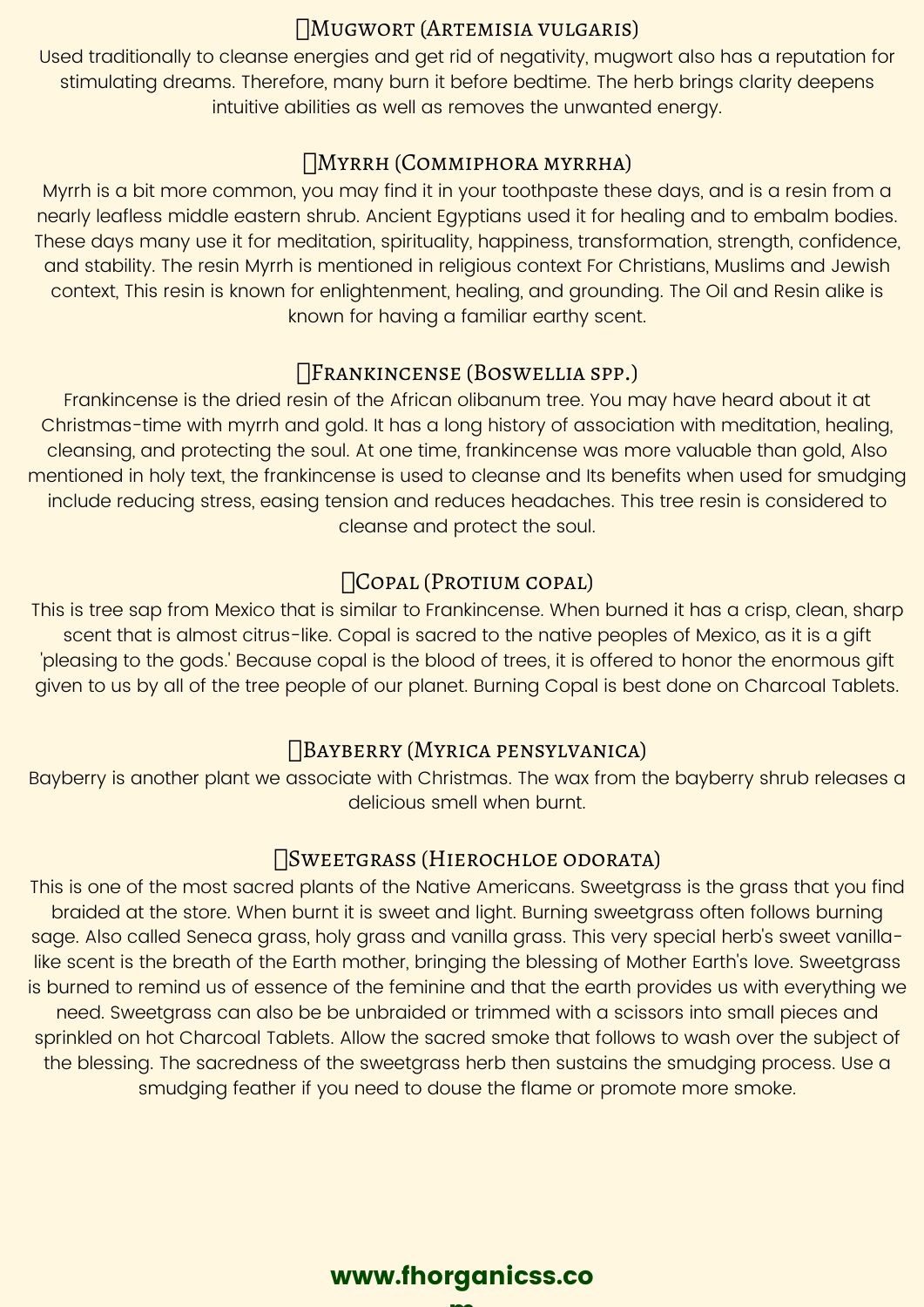### Cinnamon (Cinnamomum verum)

Cinnamon is known for increasing energy and motivation and it even aids in healing, Burning cinnamon is best used if you have a cold or flu, The essential oils in cinnamon help relax & soothe you and can even make you feel a little better.

# Allspice (Pimenta dioica)

Allspice is used for used for attracting positive energy, determination, and uplifting one's spirit. Allspice Berries are used for drawing good money luck in business and gambling. Additionally they can be used for healing work and bringing about peace of mind.

# Clove (Syzygium aromaticum)

Clove used to drive away hostile, negative forces, for Psychics, this herb is known as the Psychic enhancer. It is also used to produce spiritual vibrations and to purify the area. Cloves are claimed to attract superior luck, halt gossip and support friendships. Cloves have also been applied in banishing evil, clearing one's head and protection. Burn the cloves for dollars and also to travel away hostile and adverse forces. Burn cloves to create positive spiritual vibrations as well as for purification of location. After burning the Cloves, one may throw a handful into a pot of water and simmer it slowly to fill one's house with the Cloves' magic. Some believe that adding Cloves also ensure that you magical intention is realized. Put on an amulet to remove negativity and hostility. Include prosperity incenses to attract riches. This herb promotes memory in exams. Add a sachet with mint and rose to help one sleep soundly. Whole Cloves have also been used in healing as oral anesthetic, antiseptic, antibacteria and as a digestive aid.

### Blue Spruce (Picea pungens)

Blue Spruce is rare & least commonly used for smudging cleansing however, much like Cedar, Blue Spruce has a very welcoming scent known to used for cleansing purposes for serenity, grace and nobility.

### Bay Leaves (Laurus nobilis)

The aromatic essential oil in bay leaves, while smudging is known to work as a mood booster. The Bay leaf has multiple uses from protection, healing and calming to success, victory and being an anxiety reducer.

### Palo Santo (Bursera graveolens)

The name Palo Santo translates to "Holy wood" best when used for deep healing and clearing energy. Its benefits include relieving the symptoms of headaches, inflammation, emotional trauma, stress, colds and much more. Palo Santo has a citrus- like scent. Palo Santo is used in South America in much the same way as White Ceremonial Sage is used in North America- to combat negative energy and to cleanse the space. Palo Santo is different than many of the other smudging materials as it is fragrant in its raw form and does not necessarily need to be lit, though it usually is when being used for ceremonial purposes. Burning a stick or two can help if you move into a new house, believe you might have a ghost. The smoke should have a purifying, grounding effect that might even increase your focus and good fortune, which is why some people like to light a stick while meditating.

# www.fhorganicss.co

m